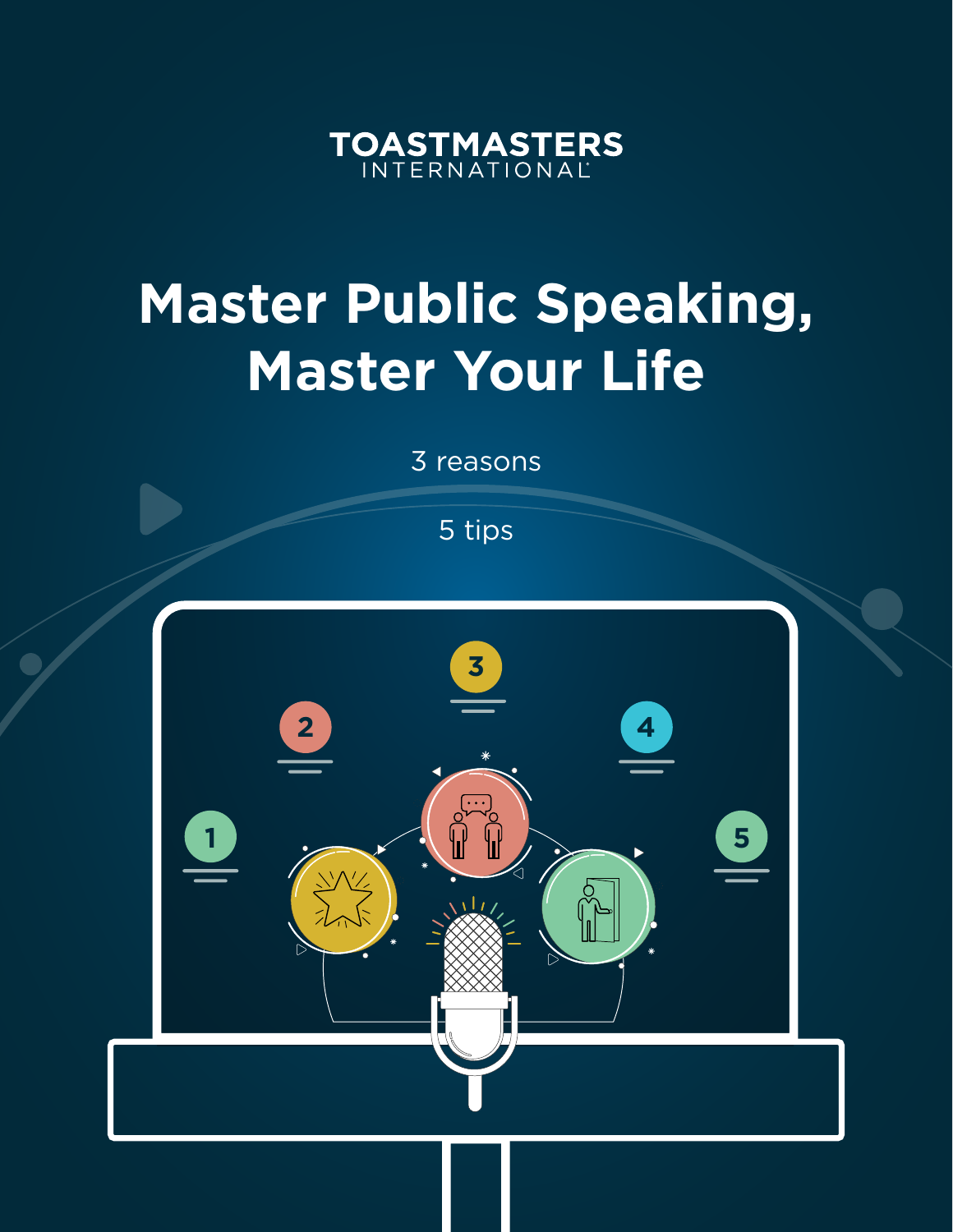

### **Master Public Speaking Master Your Life**

**The fear of public speaking is a very common one, but you have the power to conquer anxiety and find your most confident voice. And not just on a stage or in front of a crowd—public speaking is a valuable skill that can be learned and applied to your everyday life, too!** 

Toastmasters International, with a proven, international club program that develops more confident communicators, offers you some public speaking career and presentation basics.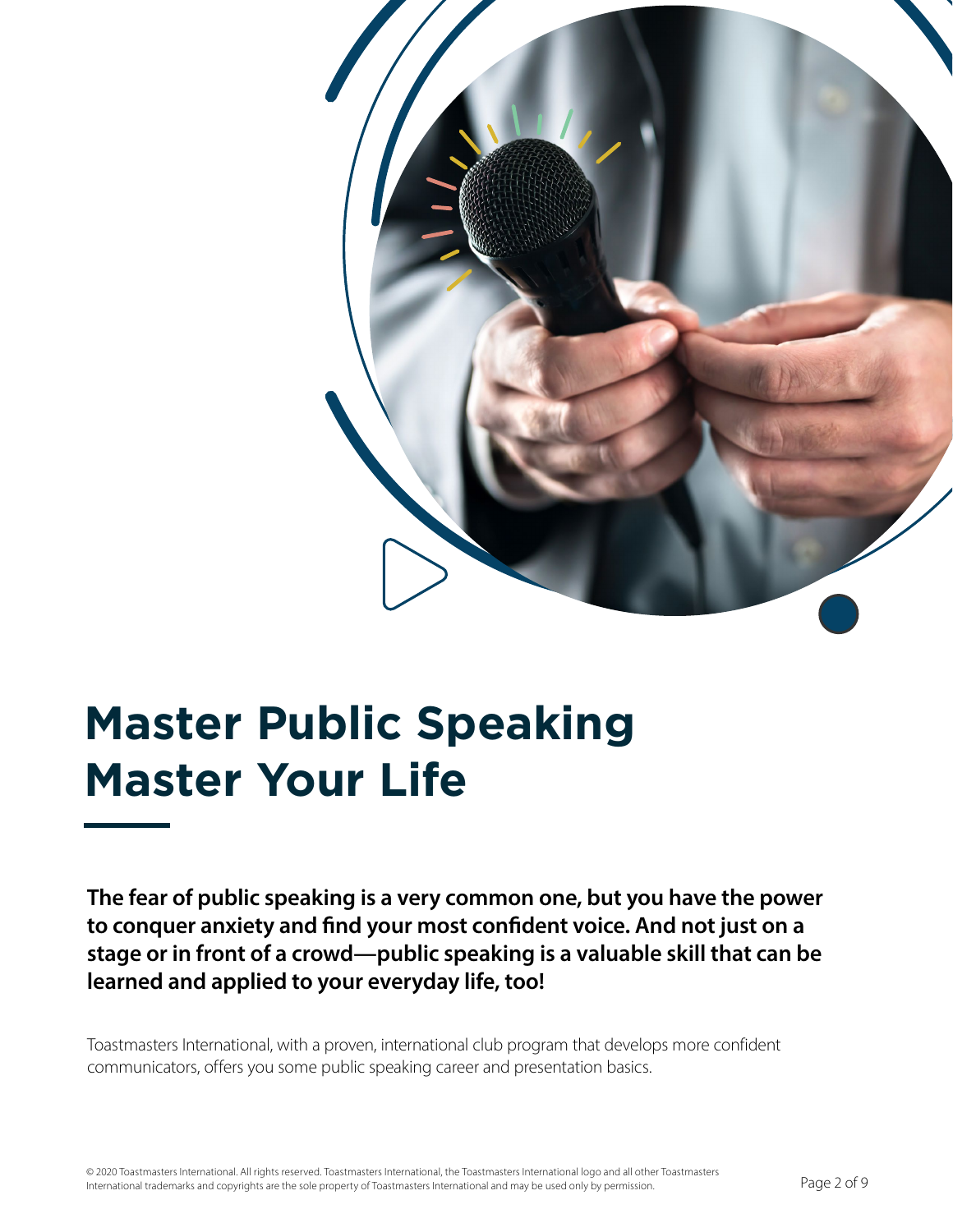

# **3 reasons**





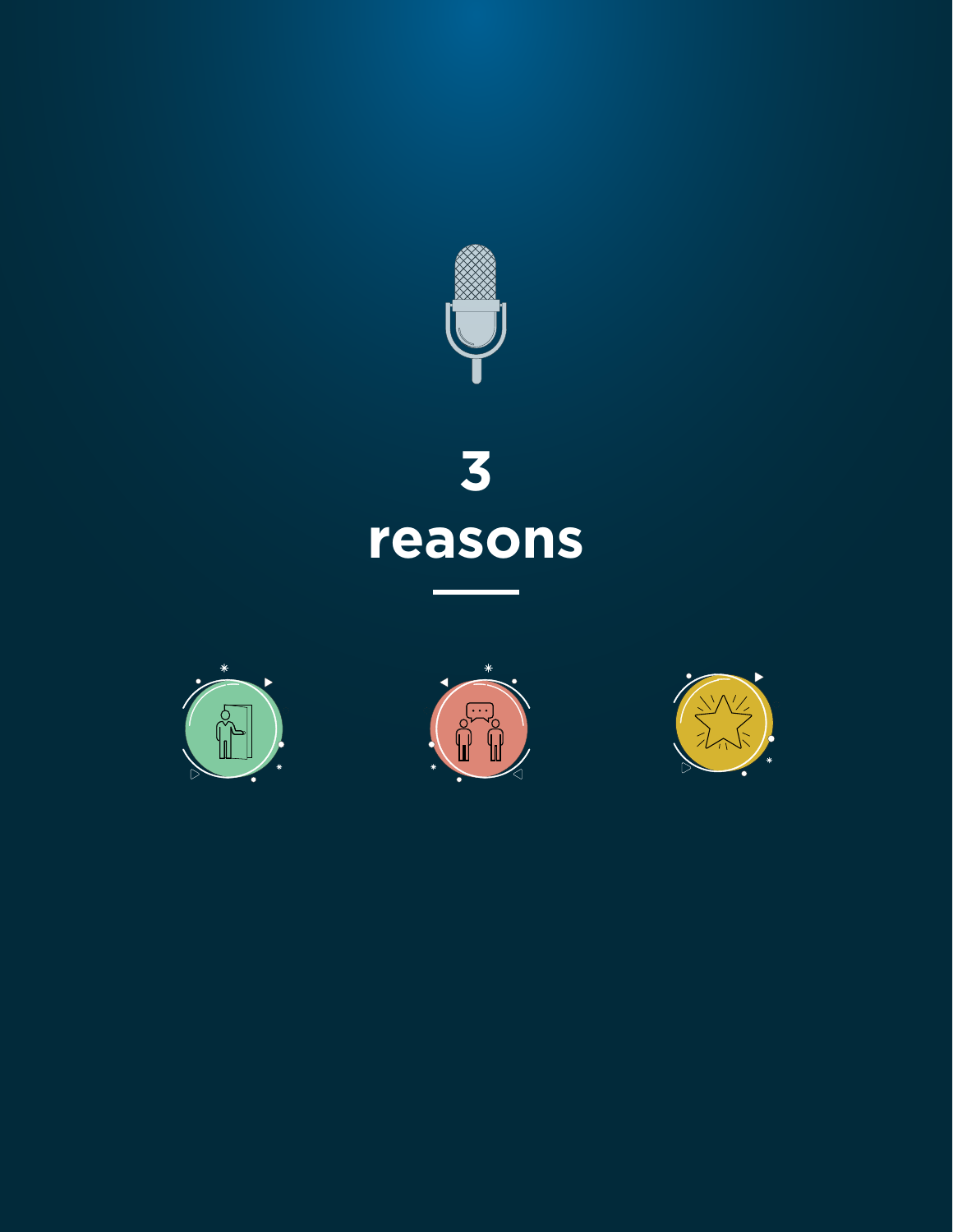#### 3 reasons **why your career needs public speaking skills**



#### **Public speaking skills create opportunities.**

Great speakers attract opportunities by being visible. **This can be you!** Whether you are in front of a room or in front of a camera, your credibility is enhanced when you speak well. People might even pay to hear you speak; your talent can lead to speaking engagements, promotions, and other speaking scenarios you might not have thought of as professions or side professions such as auctioneer, tutor, vlogger, and so much more.

#### **Public speaking skills have influential power.**

The ability to speak well can enhance how you share your message. Your ideas can quide and empower others. Your storytelling and presentation skills can first make an emotional connection with colleagues, teammates, and managers, which can then open them up to your ideas. Effective verbal communication can help others consider a completely new topic or one from a different viewpoint. It gets across facts, opinions, and anecdotes to ponder or act on. It has the power to change lives. It can lead to career growth.





#### **Public speaking skills can greatly improve your self-confidence.**

The fear of public speaking—or speaking in front of any small or large group of people—is a common phobia that causes anxiety and stress, thereby diminishing self-confidence. However, if you conquer the fear and master public speaking, it will have quite the opposite effect. Public speaking skills are essential components that can help you advance your career, grow your business or personal brand, create collaborations, build networking opportunities, and enhance your leadership skills. By practicing and continuing to improve your skills, **your comfort level will increase, as will your self-confidence.**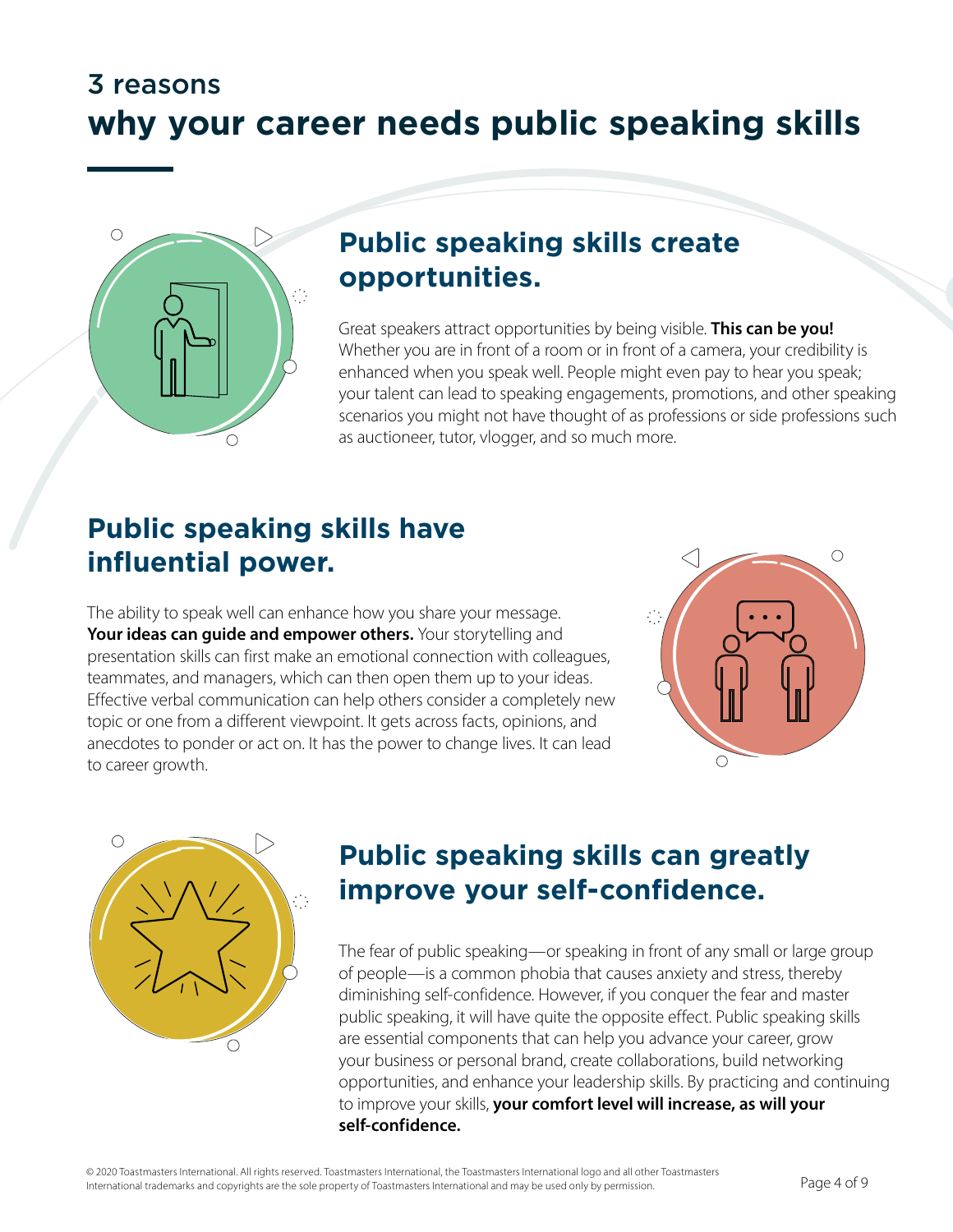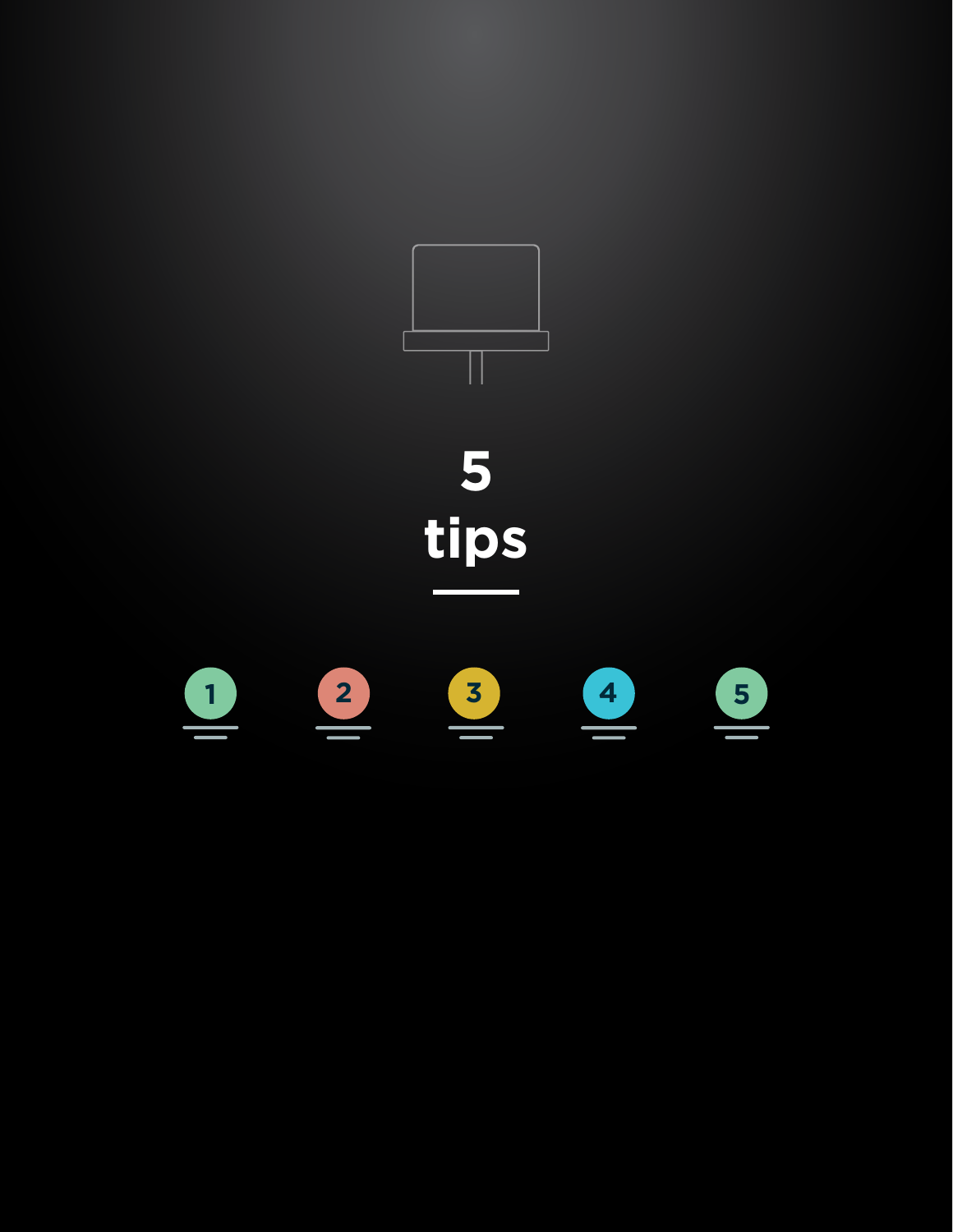#### 5 tips **you can use for your next presentation**



#### **Practice and revise.**

It should go without saying that you need to know your material, and not just memorizing the key points and facts, but knowing how you will get your audience engaged and keep them interested from start to finish. Whether you have a short or long presentation to memorize, breaking each component down into small pieces will help you organize your speech. For example, in a short presentation, you can divide it into simple pieces such as: Introduction—with a short quote or personal story, then the main content—which is your facts and key points, and finally, a conclusion that wraps up your presentation or ties into your original short quote or personal story.

For a longer presentation, with a topic such as adopting new software for your company, you could break down your presentation into: What is the new software? Why do we need the software? What is the cost savings for the software? What is the plan to adopt and train people on the software? And when will the software be tested and released? In each example, by breaking the components of your talking points into smaller pieces, you will have a reference piece to refer to in case you get lost. This is extremely helpful if you get distracted or interrupted and need to get back on track. **Break down your presentation in pieces**, practice each piece in order and out of order so that when or if you get lost or distracted, you will know your pieces well enough to get back on track.



#### **Slow down.**

According to American Writer, Humorist, Entrepreneur, Publisher, and Lecturer Mark Twain, "There are only two types of speakers in the world: the nervous and liars." Nervousness is inevitable, even for experienced speakers, and it affects how you speak in front of people. It often contributes to much more rapid speech than normal. When you speak faster, your audience may pick up on your nervousness, get distracted, and not understand what you are saying, thereby losing their confidence in your expertise and knowledge. A simple remedy is to just slow down and speak very slowly when rehearsing. Speak each word and annunciate each syllable as you practice. Also, don't be afraid of the pause while speaking; let the audience digest what you are saying. **The good news is that filler words will decrease with the pause!** Make your sentences shorter and say to yourself, "FULL STOP" silently to force you to slow down and speak at a more normal pace.

© 2020 Toastmasters International. All rights reserved. Toastmasters International, the Toastmasters International logo and all other Toastmasters<br>International trademarks and convrights are the sole property of Toastmaste International trademarks and copyrights are the sole property of Toastmasters International and may be used only by permission.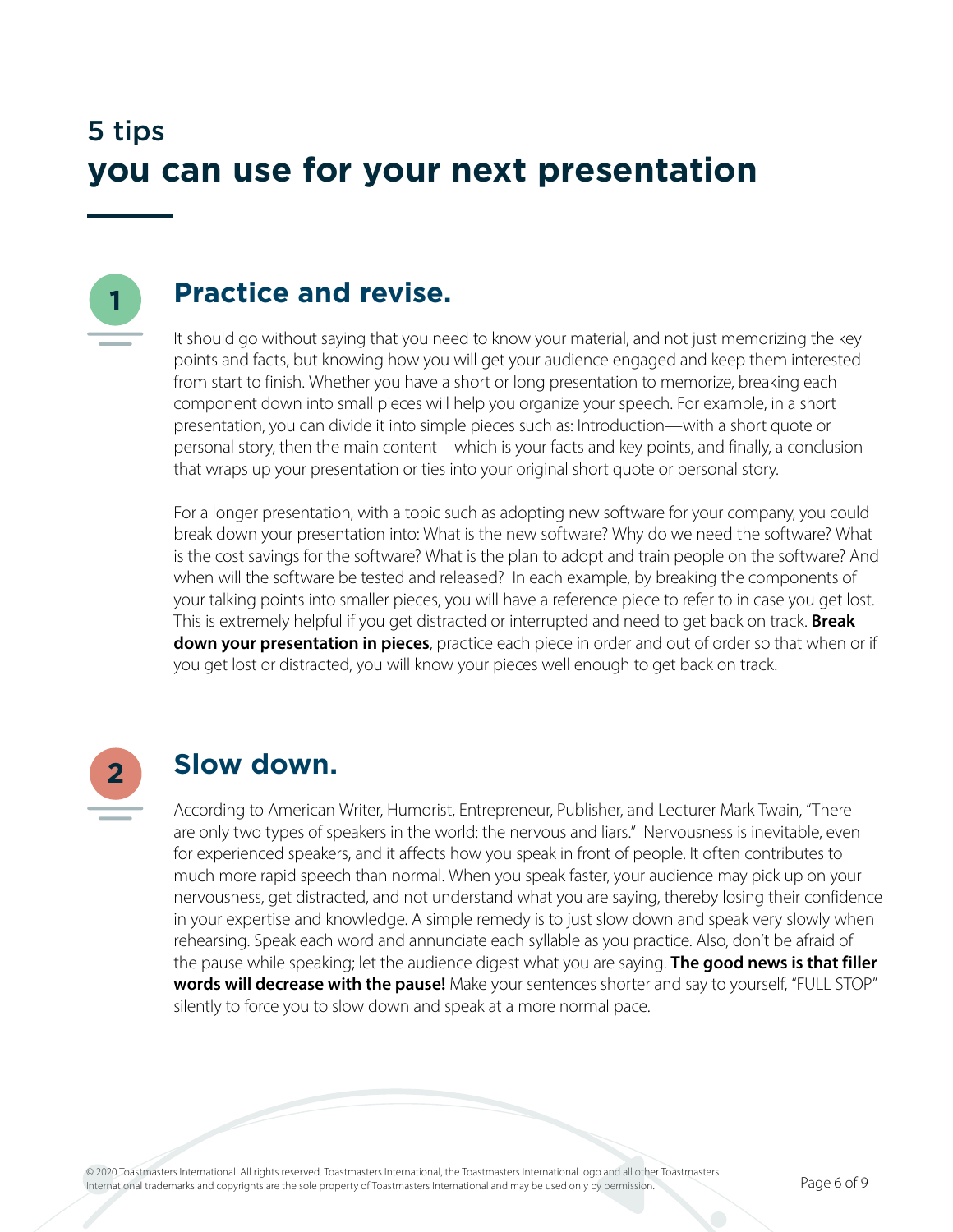

#### **Remove stumbling blocks.**

While speaking slowly and annunciating is a great way to keep you from stumbling over words and phrases, sometimes the words you choose may hinder the flow, causing you to trip up, get lost, and fumble. If you are struggling with a line or phrase while trying to practice it, **consider changing some or one of the words** for a simpler one. For example, if you catch yourself stumbling over the word "utilize" in the statement, "We plan to utilize the assets by next month," try replacing it with "use," which is a synonym that is easier to pronounce and sounds more natural.



#### **Remember silence is golden.**

When you are nervous or forget a word or idea when speaking, you tend to fill the space between your thoughts and speech with filler words such as "ummm," "ahhhhh," "errrrr," etc. This can be viewed negatively, especially in a job interview. Instead, **consider taking a pause with a brief connected silence**. Whether you are looking at the audience or off in a thoughtful manner, your audience will likely think you are connected to them and will keep their attention—waiting anxiously for the next word you say.



#### **Keep hydrated.**

It might sound silly, but water is an essential speaking component. Nerves can dry up your mouth, which is why professional public speakers have a glass of water close by during their presentations. By keeping hydrated, you can prevent your lips and mouth from getting dry, which will prevent you from the distractions of smacking your lips or clearing your throat as you speak. **Having water handy can also be a good excuse to take a pause**, take a sip, and collect your thoughts if you need to.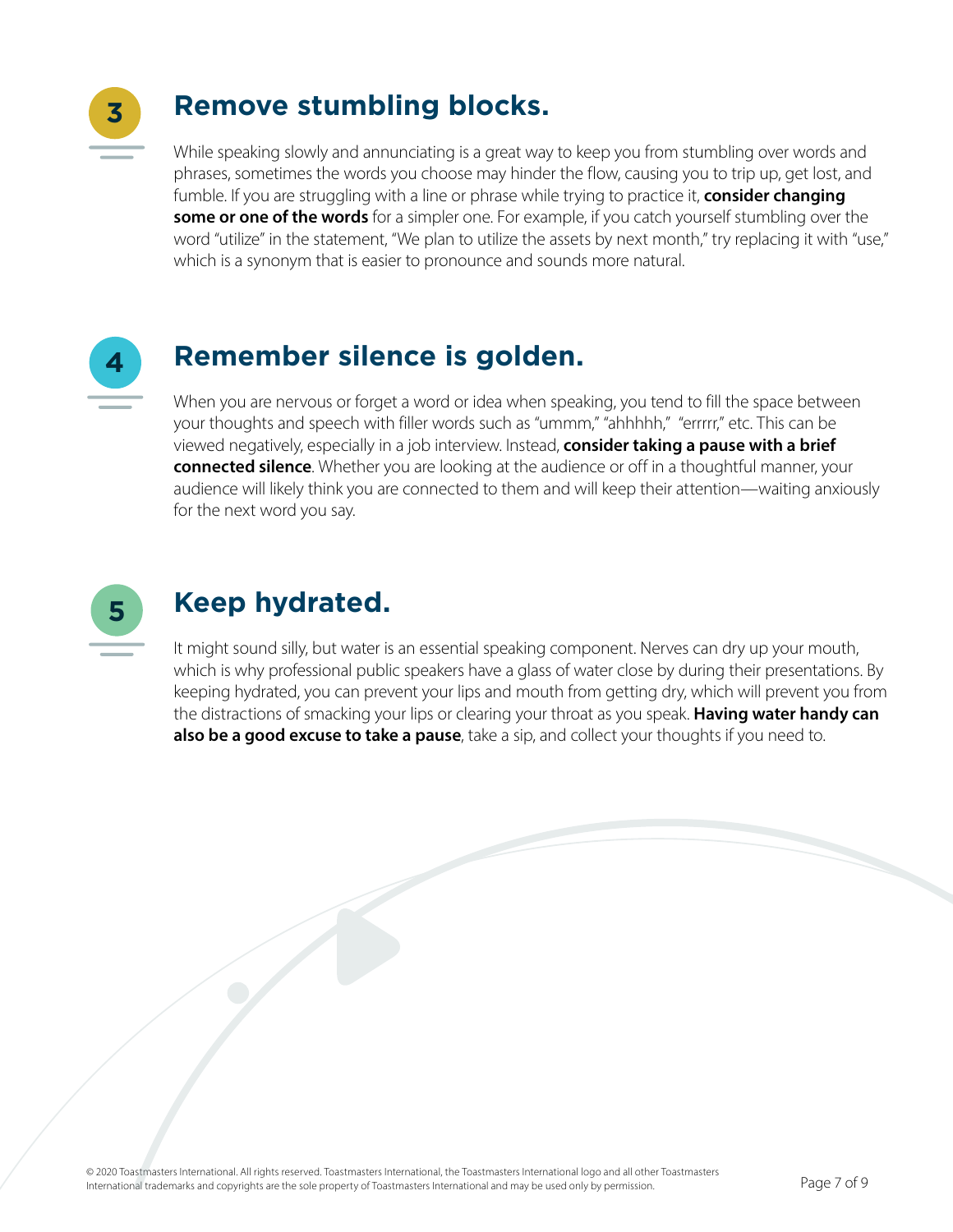#### 5 more speaking tips **taken from a Toastmasters [webinar](https://www.toastmasters.org/resources/video-library?m=-1&y=-1&c=%7B072DC44E-A875-4705-8380-5ECB9C0A06D5%7D&q=public%20speaking%20series&utm_source=webinars&utm_medium=october_2020&utm_campaign=public_speaking_webinars) on public speaking**



#### **Keep the audience in focus.**

Always think about the audience, stop thinking about yourself, says John Bowe, writer and book author. "Take your mind off yourself and the noise in your head." **It helps to consider the environment you will be speaking in.** "Before you give a speech, visualize the audience—how old they are, how many will be there, what the place will look like," Bowe adds. "The more you understand all this, the better you will deliver." This kind of practice takes the pressure off, believes Tammy Miller, Pennsylvania State University professor and professional auctioneer.





#### **Relax with the 'Golden Rule' of speaking.**

Remember that people in the audience—your peers and colleagues—want you to succeed, says Liz Jin, a lawyer, Coca-Cola executive, and vlogger. With that in mind, **don't try to make your communication so perfect**, adds Anwesha Banerjee, a neuroscientist and public speaker. The audience is not looking for details you may have forgotten. If you forget, move on.



#### **Be ready with an 'oops' recovery.**

The best speakers can still stumble—but they have recovery tools in their back pocket. Professional Speaker and Oxford Adjunct Faculty Member Simon Bucknall once took five seconds to walk across the stage to "defuse the rabbit in headlights," allowing himself time to collect his thoughts when his mind went blank. This might be a visible tactic or not, but "the audience won't mind if you don't get too distracted by it," he says. Ramona J. Smith, 2018 World Champion of Public Speaking, professional speaker, educator, and author, agrees that the audience doesn't know your presentation and **if you do stumble, do something subtle**—close your eyes, clasp your hands, say "oh yes," basically "wing it," she advises. What you don't want to do is say, "I forgot," "so sorry," or any words to that effect. Stay calm and collected. Keep confident and recover. And if your speech, talk, or presentation was not your proudest moment, just remember that "great speakers became great by bombing and moving on," reminds Darren LaCroix, professional speaker and 2001 World Champion of Public Speaking.